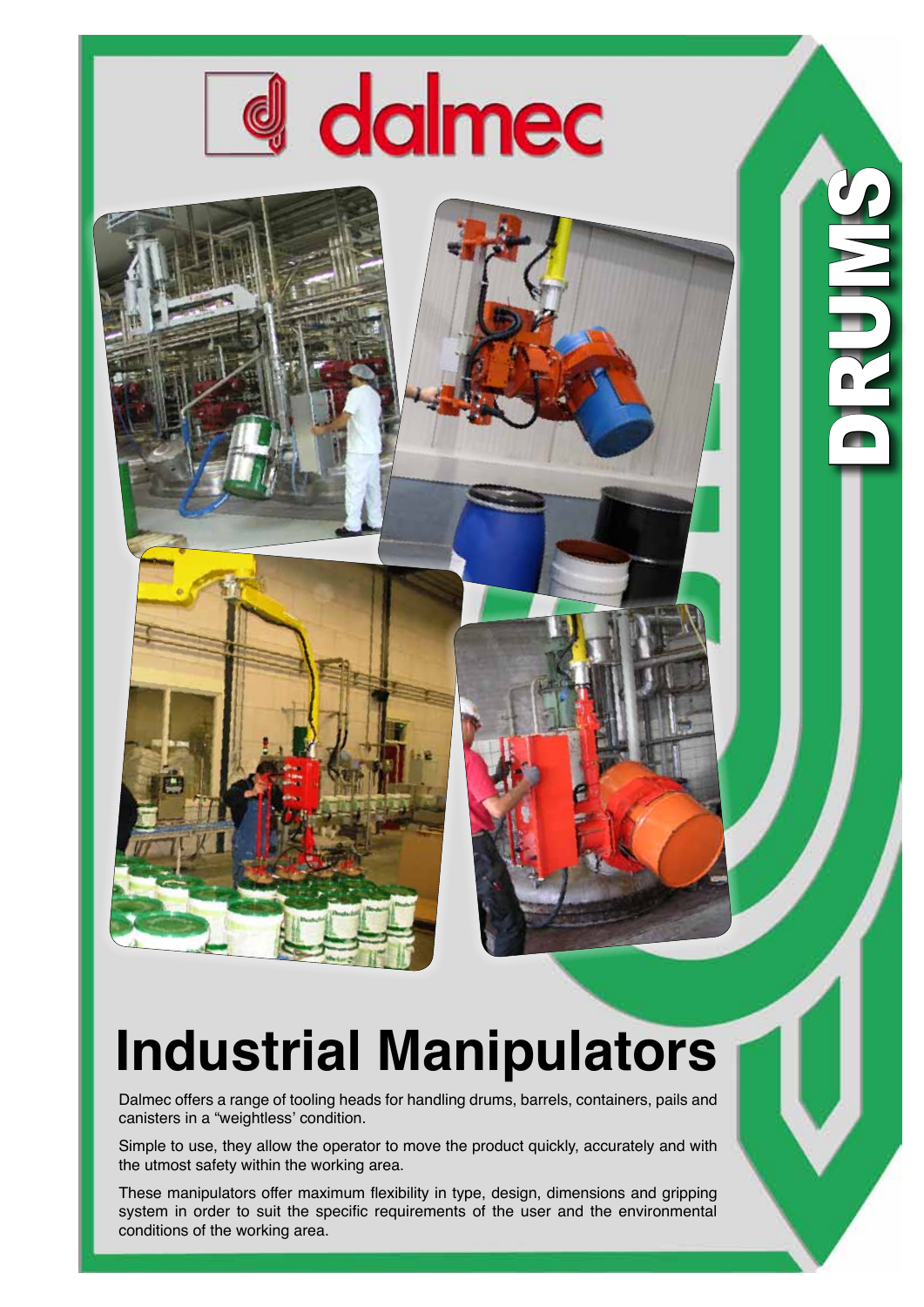



PMC type Partner manipulator, column mounted, designed for picking and emptying drums.

PMC type Partner manipulator, column mounted, for handling one or more pais at once and handling from the packaging line to a pallet.



PMF type Partner manipulator, fixed overhead, made for picking and emptying drums, weighing up to 400 Kg.



PMC type Partner manipulator, column mounted, equipped with tooling for gripping on the drum's rim.

DRUMS

dalmec d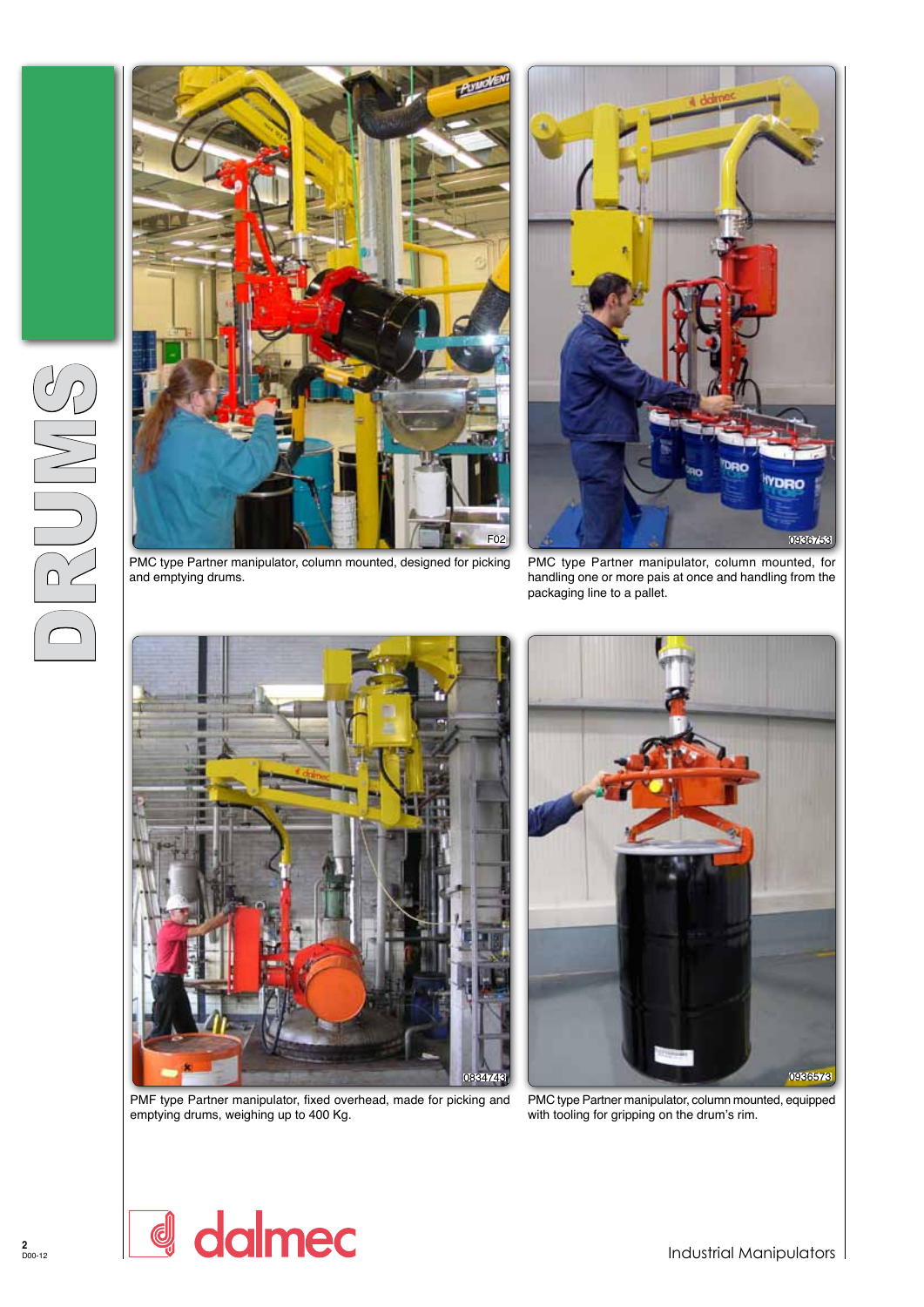

Manipulator fitted with suction cup tooling for handling drums.



Manipulator with gripper system for picking drums.



Pneumatic tooling head for handling three drums at the same time.



Some examples of devices for gripping and handling barrels and drums.



PSS type Partner manipulator, overhead trolley mounted version, with a vacuum tooling head, vacuum being generated by "Venturi" ejector.

dalmec

d



PMC type Partner manipulator, column mounted version, equipped with a pneumatic gripper tooling head to handle four canisters at the same time.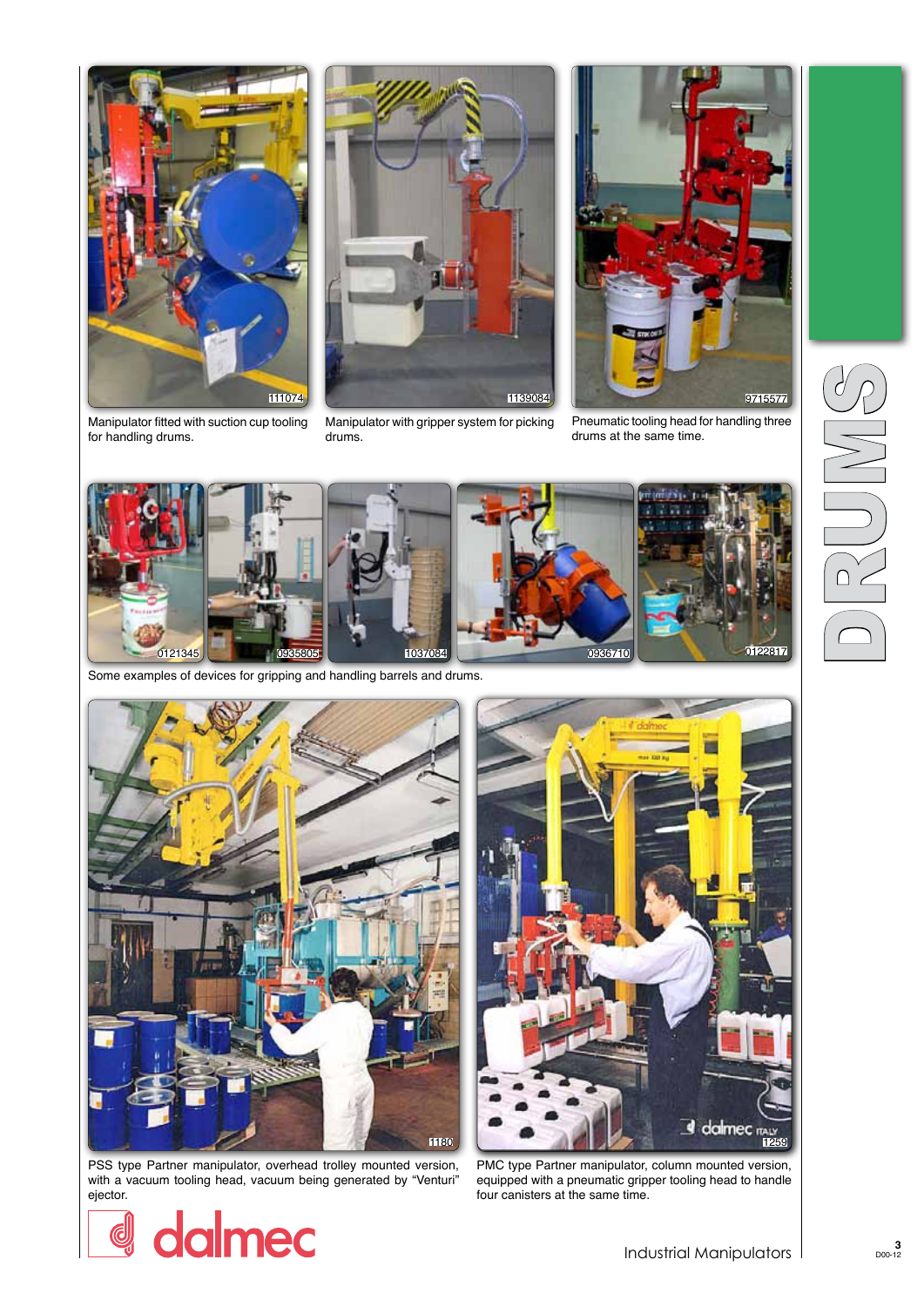



metal drums.

PMC type Partner manipulator, column mounted version, designed for picking and emptying drums.



Gripping devices made of stainless steel, to simplify the cleaning and guarantee the hygiene in the working area: - jaws tooling for gripping and emptying drums having different dimensions and weights

- suction cups toolings with vacuum generated by a "Venturi" ejector
- simple hook for handling pails.

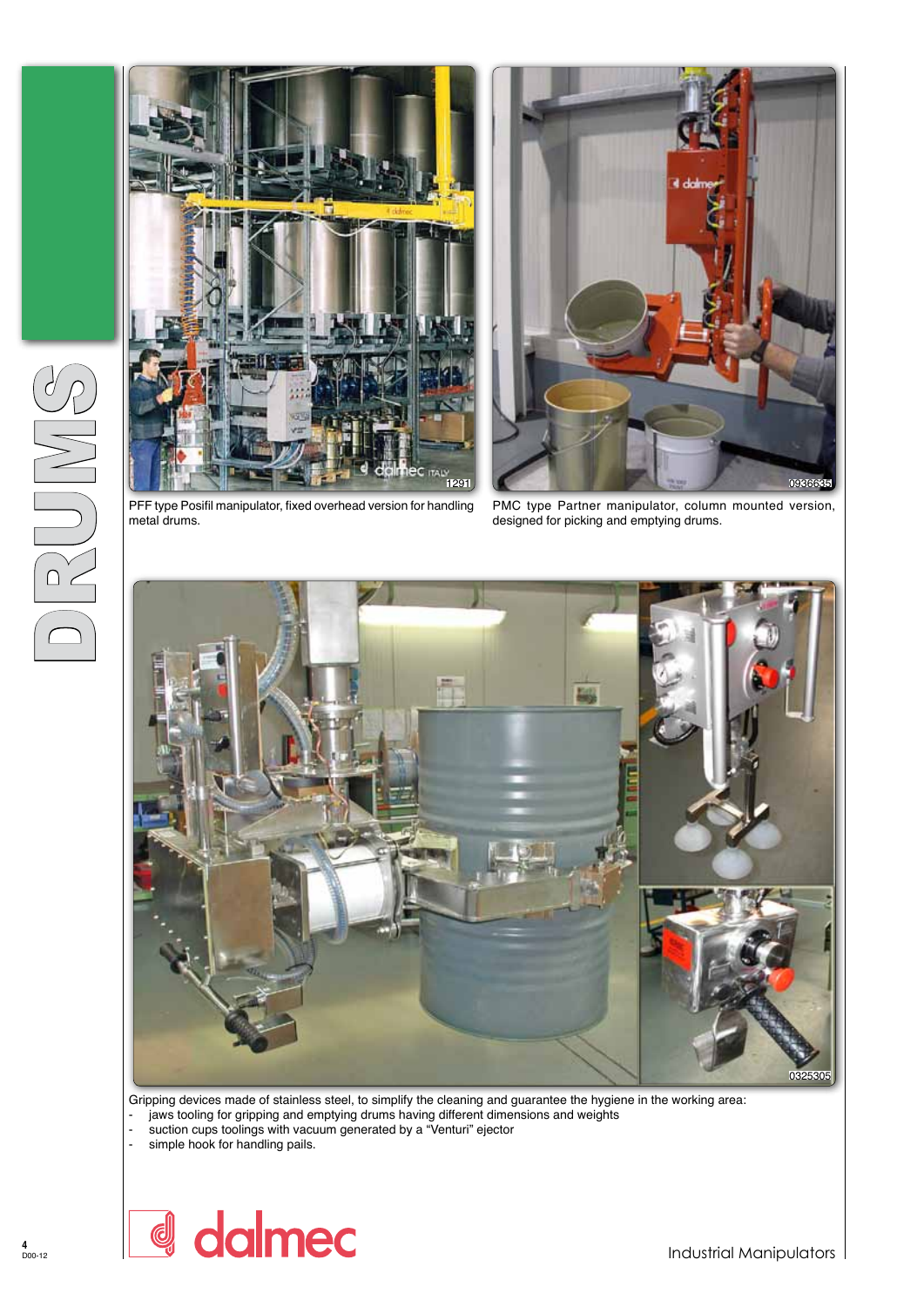

PMS type Partner manipulator, overhead trolley mounted version to cover several work stations, for handling and tipping drums.



PMC type Partner manipulator, column design, equipped for picking and moving drums of varying shape and weight. Interchangeable grippers are available for handling different sizes of drums.



PMF type Partner manipulator, fixed overhead version, designed for the picking and emptying of drums.



PVC type Posivel manipulator, equipped with pneumatic tooling for closing and gripping pails on the upper edge.

## d dalmec